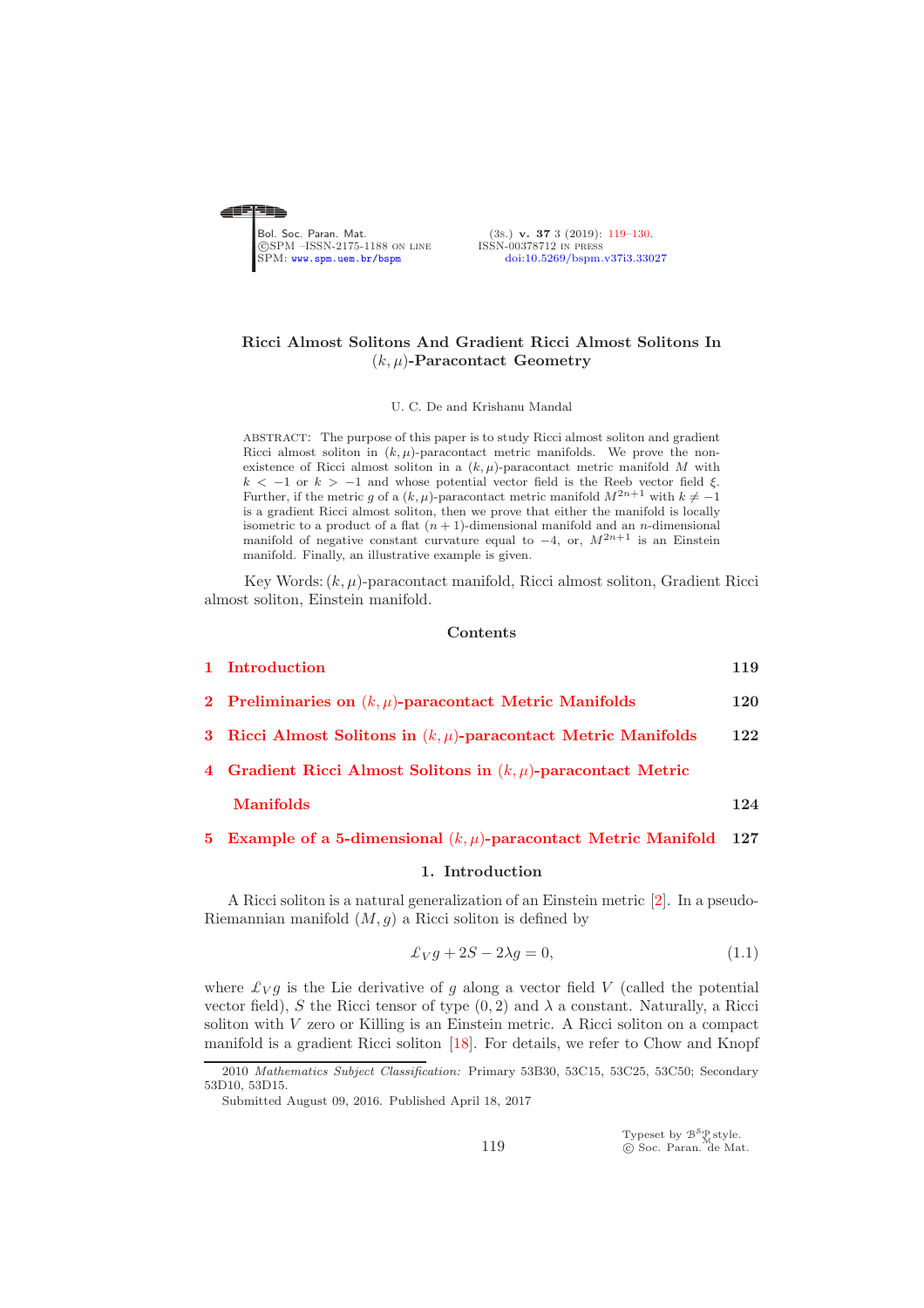[\[10\]](#page-10-3), Bejan and Crasmareanu [\[1\]](#page-10-4) about Ricci solitons and gradient Ricci solitons. Ricci solitons and gradient Ricci solitons on several types of (almost) contact metric manifolds were studied by several authors such as Cho [\[8](#page-10-5)[,9\]](#page-10-6), De and Matsuyama [\[11\]](#page-10-7), Deshmukh [\[12\]](#page-10-8), Hamilton [\[14\]](#page-10-9), Turan et al [\[21\]](#page-10-10), Wang [\[22\]](#page-11-0), Wang et al [\[23\]](#page-11-1), Yildiz et al [\[24\]](#page-11-2) and many others.

Recently, Calvaruso and Perrone [\[4\]](#page-10-11) studied Ricci solitons in three-dimensional paracontact geometry. Also in [\[5\]](#page-10-12), Calvaruso and Perrone proved that a paracontact metric manifold is H-paracontact if and only if the Reeb vector field is a Ricci eigenvector.

On the other hand, Pigola et al [\[19\]](#page-10-13) introduced the notion of Ricci almost soliton in the study of Riemannian manifolds, defined by the same equation [\(1.1\)](#page-0-2) in which  $\lambda$  is a smooth function. The Ricci almost soliton is said to be shrinking, steady or expanding according as  $\lambda$  is positive, zero or negative, respectively. If the complete vector field V is the gradient of a potential function  $f$ , then  $q$  is said to be a gradient Ricci almost soliton and equation [\(1.1\)](#page-0-2) takes the form

<span id="page-1-1"></span>
$$
\text{Hess} f + S = \lambda g,\tag{1.2}
$$

where Hess f denotes the Hessian of a smooth function f on  $M$  and defined by Hess  $f = \nabla \nabla f$ .

Sharma [\[20\]](#page-10-14) studied Ricci almost solitons in  $K$ -contact geometry. Also Ghosh [\[13\]](#page-10-15) studied Ricci almost solitons and gradient Ricci almost solitons in  $(k, \mu)$ -contact geometry.

Motivated by these circumstances in this paper we study Ricci almost solitons and gradient Ricci almost solitons in  $(k, \mu)$ -paracontact metric manifolds. The present paper is organized as follows: Section 2 contains some preliminary results of  $(k, \mu)$ -paracontact metric manifolds. In Section 3, we prove the non-existence of Ricci almost soliton in a  $(k, \mu)$ -paracontact metric manifold M with  $k < -1$ or  $k > -1$  and whose potential vector field is the Reeb vector field  $\xi$ . In the next section, we study gradient Ricci almost soliton in a  $(k, \mu)$ -paracontact metric manifold  $M^{2n+1}$  with  $k \neq -1$  and prove that if the metric g of  $M^{2n+1}$  is a gradient Ricci almost soliton, then either the manifold is locally isometric to a product of a flat  $(n + 1)$ -dimensional manifold and an *n*-dimensional manifold of negative constant curvature equal to  $-4$ , or,  $M^{2n+1}$  is an Einstein manifold. Finally, an illustrative example is given.

# 2. Preliminaries on  $(k, \mu)$ -paracontact Metric Manifolds

<span id="page-1-0"></span>A  $(2n+1)$ -dimensional smooth manifold M is said to be an almost paracontact manifold if it admits an almost paracontact structure  $(\phi, \xi, \eta)$ , where  $\phi$  is a  $(1, 1)$ tensor field,  $\xi$  a vector field and its dual 1-form  $\eta$  and for any vector field X on M satisfying [\[15\]](#page-10-16)

(i) 
$$
\phi^2 X = X - \eta(X)\xi,
$$

(ii)  $\phi(\xi) = 0, \eta \circ \phi = 0, \eta(\xi) = 1,$ 

(iii) the tensor field  $\phi$  induces an almost paracomplex structure on each fibre of  $\mathcal{D} = \ker(\eta)$ , that is, the eigendistributions  $\mathcal{D}^+_{\phi}$  and  $\mathcal{D}^-_{\phi}$  of  $\phi$  corresponding to the eigenvalues 1 and  $-1$ , respectively, have same dimension n.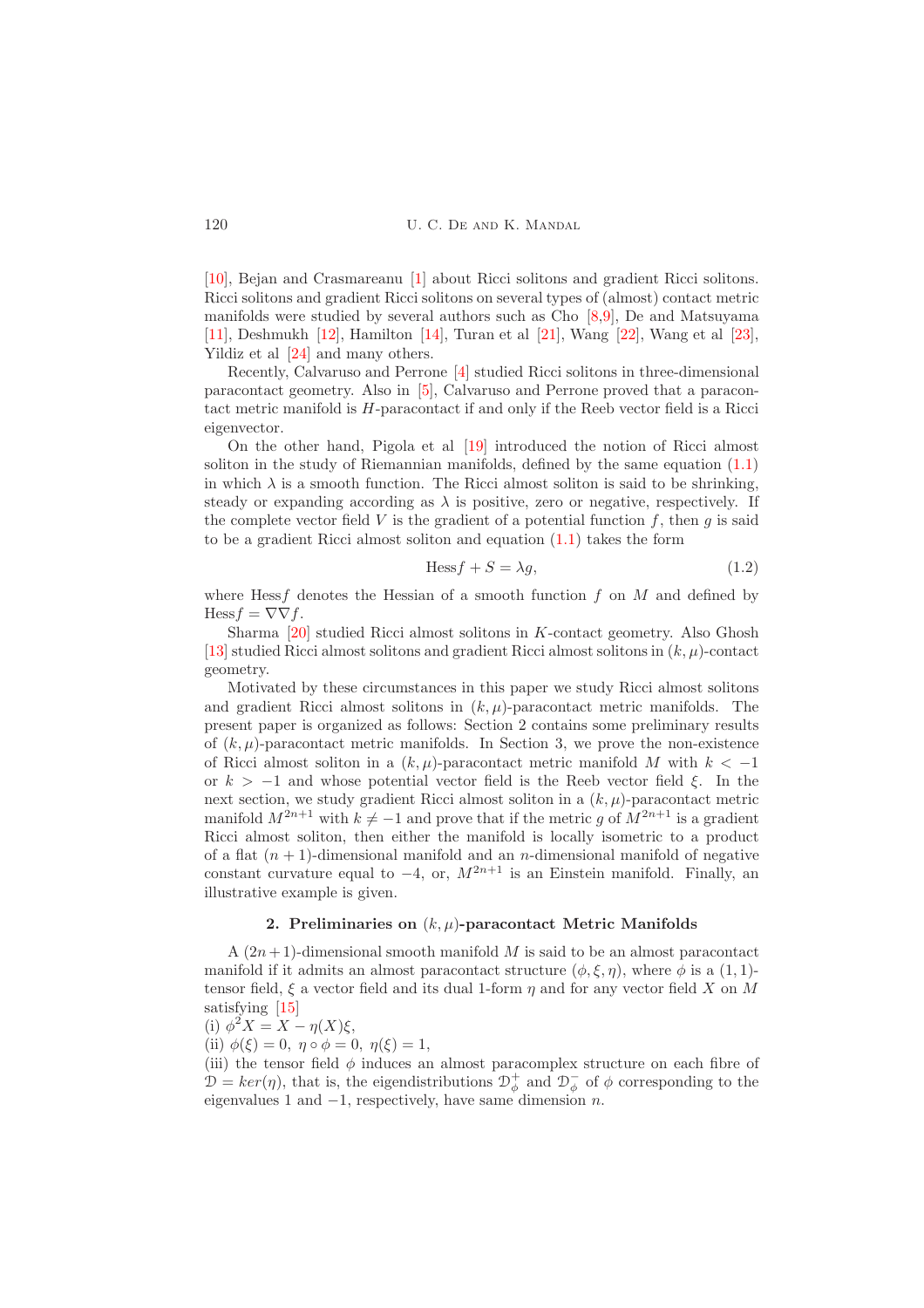An almost paracontact structure is said to be normal [\[25\]](#page-11-3) if and only if the (1, 2)-type torsion tensor  $N_{\phi} = [\phi, \phi] - 2d\eta \otimes \xi$  vanishes identically, where  $[\phi, \phi]$ denotes the Nijenhuis tensor of  $\phi$ . If an almost paracontact manifold M equipped with a pseudo-Riemannian metric q of signature  $(n + 1, n)$  such that

<span id="page-2-0"></span>
$$
g(\phi X, \phi Y) = -g(X, Y) + \eta(X)\eta(Y),\tag{2.1}
$$

for all  $X, Y \in \chi(M)$ , where  $\chi(M)$  is the Lie algebra of all smooth vector fields on the manifold  $M$ , then  $(M, g)$  is called an almost paracontact metric manifold. An almost paracontact structure is said to be a paracontact structure if  $q(X, \phi Y)$  =  $d\eta(X, Y)$  with the associated metric g [\[25\]](#page-11-3). For any almost paracontact metric manifold  $(M^{2n+1}, \phi, \xi, \eta, g)$  admits (at least, locally) a  $\phi$ -basis [\[25\]](#page-11-3), that is, a pseudoorthonormal basis of vector fields of the form  $\{\xi, E_1, E_2, ..., E_n, \phi E_1, \phi E_2, ..., \phi E_n\},\$ where  $\xi, E_1, E_2, ..., E_n$  are space-like vector fields and then, by [\(2.1\)](#page-2-0) vector fields  $\phi E_1, \phi E_2, ..., \phi E_n$  are time-like. In a paracontact metric manifold there exists a symmetric, trace-free (1, 1)-tensor  $h = \frac{1}{2} \mathcal{L}_{\xi} \phi$  satisfying [\[25\]](#page-11-3)

$$
\phi h + h\phi = 0, \ h\xi = 0,\tag{2.2}
$$

<span id="page-2-2"></span>
$$
\nabla_X \xi = -\phi X + \phi h X,\tag{2.3}
$$

where ∇ is Levi-Civita connection of the pseudo-Riemannian manifold and for all  $X \in \chi(M)$ . It is clear that the tensor h satisfies  $h = 0$  if and only if  $\xi$  is a Killing vector field and then  $(\phi, \xi, \eta, g)$  is said to be a K-paracontact manifold. An almost paracontact manifold is said to be para-Sasakian if and only if the following condition holds [\[25\]](#page-11-3)

$$
(\nabla_X \phi)Y = -g(X, Y)\xi + \eta(Y)X,\tag{2.4}
$$

for any  $X, Y \in \chi(M)$ . A normal paracontact metric manifold is para-Sasakian and satisfies

<span id="page-2-1"></span>
$$
R(X,Y)\xi = -(\eta(Y)X - \eta(X)Y),
$$
\n(2.5)

for any  $X, Y \in \chi(M)$ , but unlike contact metric geometry the relation [\(2.5\)](#page-2-1) does not imply that the paracontact manifold is para-Sasakian manifold. Every para-Sasakian manifold is a  $K$ -paracontact manifold, but the converse is not always true, as it is shown in three dimensional case [\[3\]](#page-10-17). Paracontact metric manifolds have been studied by Cappelletti-Montano et al  $[6,7]$  $[6,7]$ , Martin-Molina  $[16,17]$  $[16,17]$  and many others.

According to Cappelletti-Montano et al [\[6\]](#page-10-18) we have the following definition.

**Definition 2.1.** A paracontact metric manifold is said to be  $(k, \mu)$ -paracontact manifold if the curvature tensor R satisfies

<span id="page-2-3"></span>
$$
R(X,Y)\xi = k(\eta(Y)X - \eta(X)Y) + \mu(\eta(Y)hX - \eta(X)hY),\tag{2.6}
$$

for all vector fields  $X, Y \in \chi(M)$  and k,  $\mu$  are real constants.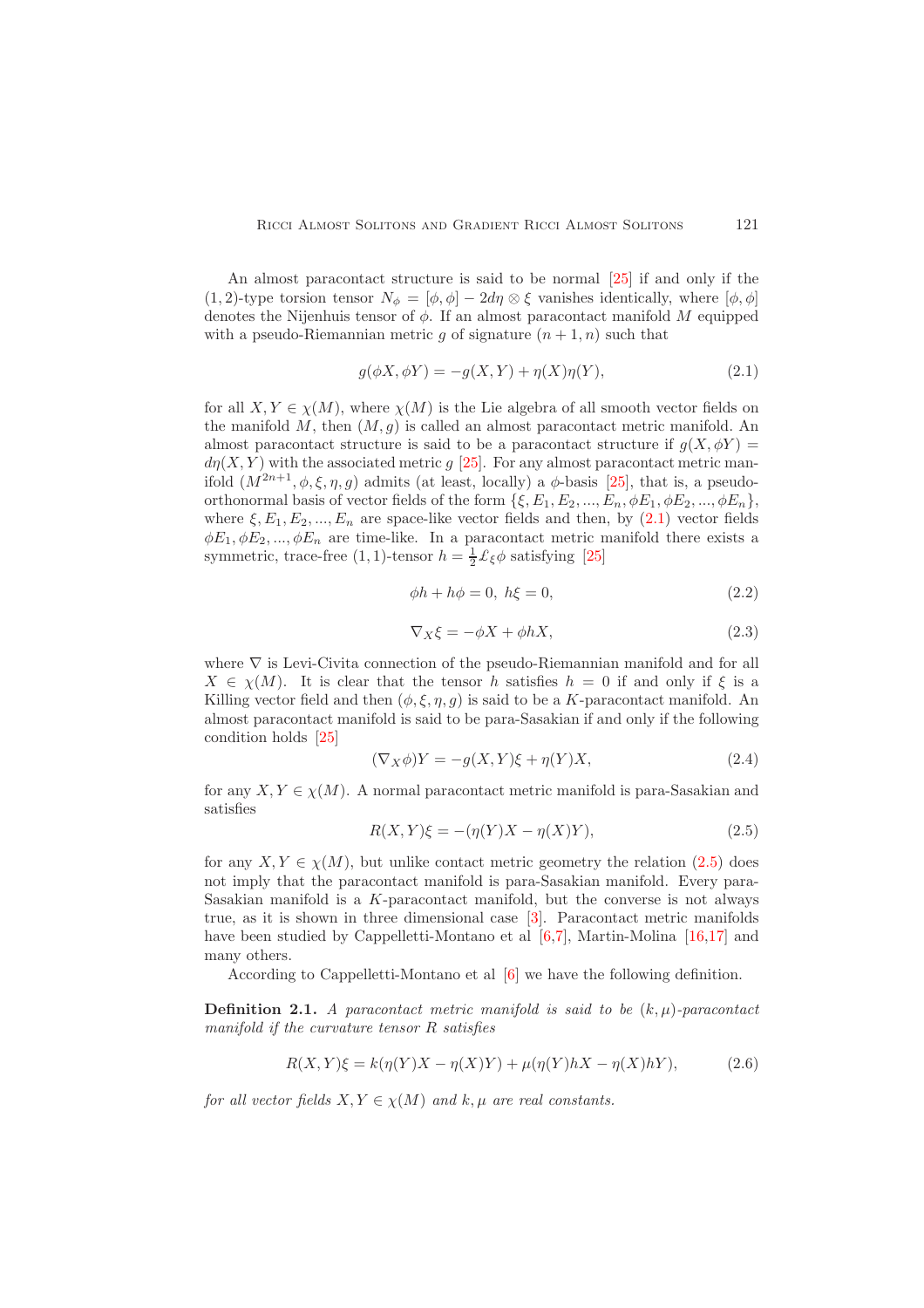In a  $(k, \mu)$ -paracontact manifold  $(M^{2n+1}, \phi, \xi, \eta, g), n > 1$ , the following relations hold [\[6\]](#page-10-18):

$$
h^2 = (k+1)\phi^2,\t\t(2.7)
$$

$$
(\nabla_X \phi)Y = -g(X - hX, Y)\xi + \eta(Y)(X - hX), \quad \text{for } k \neq -1,
$$
 (2.8)

<span id="page-3-1"></span>
$$
QY = [2(1-n) + n\mu]Y + [2(n-1) + \mu]hY
$$
  
+ 
$$
[2(n-1) + n(2k - \mu)]\eta(Y)\xi, \quad \text{for } k \neq -1,
$$
 (2.9)

$$
S(X,\xi) = 2nk\eta(X),\tag{2.10}
$$

<span id="page-3-6"></span>
$$
Q\xi = 2nk\xi,\tag{2.11}
$$

<span id="page-3-3"></span>
$$
(\nabla_X h)Y = -[(1+k)g(X,\phi Y) + g(X,\phi hY)]\xi + \eta(Y)\phi h(hX - X) - \mu\eta(X)\phi hY, \quad \text{for } k \neq -1, \quad (2.12)
$$

$$
Q\phi - \phi Q = 2[2(n-1) + \mu]h\phi,
$$
\n(2.13)

for any vector fields  $X, Y \in \chi(M)$ , where Q is the Ricci operator defined by  $g(QX, Y) = S(X, Y)$ . Making use of  $(2.3)$  we have

<span id="page-3-4"></span>
$$
(\nabla_X \eta)Y = g(X, \phi Y) + g(\phi hX, Y), \qquad (2.14)
$$

for all vector fields  $X, Y \in \chi(M)$ .

First of all we recall some useful results:

<span id="page-3-7"></span>**Lemma 2.2.** ([26], Theorem 3.3) Let  $M^{2n+1}, n > 1$ , be a paracontact metric manifold satisfies  $R(X, Y)\xi = 0$ , for all  $X, Y \in \chi(M)$ . Then  $M^{2n+1}$  is locally isometric to a product of a flat  $(n+1)$ -dimensional manifold and an n-dimensional manifold of negative constant curvature equal to  $-4$ .

**Lemma 2.3.** (  $\begin{bmatrix} 6 \end{bmatrix}$ , p.683, 687) Let  $(M, \phi, \xi, \eta, g)$  be a  $(k, \mu)$ -paracontact metric manifold. Then for any vector fields  $X, Y \in \chi(M)$  we have

<span id="page-3-2"></span>
$$
(\nabla_X \phi h)Y = g(h^2 X - hX, Y)\xi + \eta(Y)(h^2 X - hX)
$$
  
- $\mu\eta(X)hY$ , for  $k > -1$  (2.15)

<span id="page-3-5"></span>
$$
(\nabla_X \phi h)Y = (1+k)g(X,Y)\xi - g(hX,Y)\xi + \eta(Y)(h^2 X - hX) - \mu \eta(X)hY, \text{ for } k < -1.
$$
 (2.16)

# <span id="page-3-0"></span>3. Ricci Almost Solitons in  $(k, \mu)$ -paracontact Metric Manifolds

In this section we discuss about Ricci almost solitons in  $(k, \mu)$ -paracontact manifolds. We prove the following:

<span id="page-3-8"></span>**Theorem 3.1.** There does not exist Ricci almost soliton in a  $(k, \mu)$ -paracontact metric manifold  $M^{2n+1}$   $(n > 1)$  whose potential vector field is the Reeb vector field  $\xi$  with  $k < -1$  or  $k > -1$ .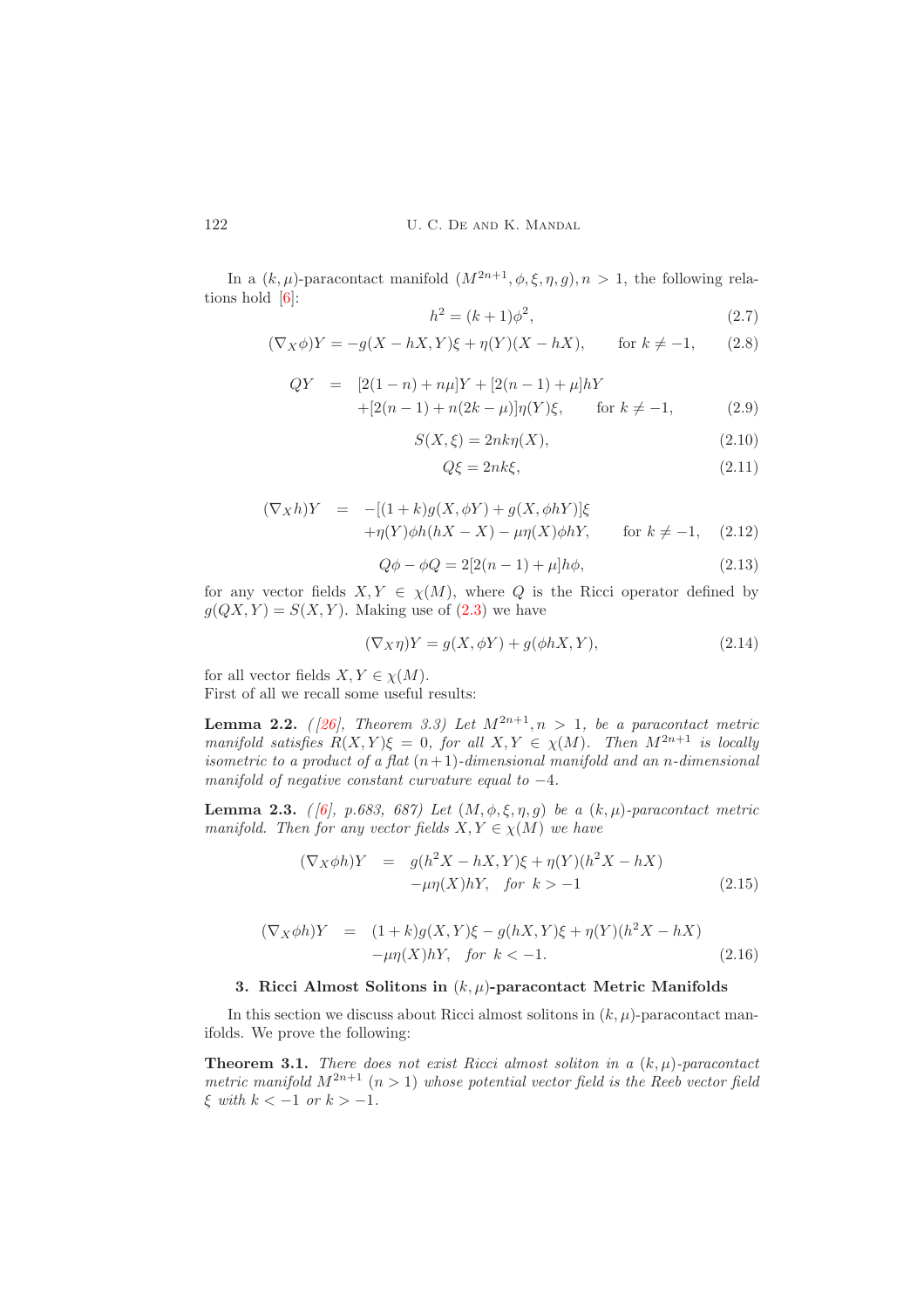**Proof:** Suppose a  $(k, \mu)$ -paracontact metric manifold admits a Ricci almost soliton  $(g,\xi)$ . Then we have from  $(1.1)$ 

<span id="page-4-5"></span>
$$
(\pounds_{\xi}g)(Y,Z) + 2S(Y,Z) - 2\lambda g(X,Y) = 0.
$$
\n(3.1)

This is equivalent to

$$
g(\nabla_Y \xi, Z) + g(\nabla_Z \xi, Y) + 2S(Y, Z) - 2\lambda g(Y, Z) = 0.
$$
 (3.2)

Using  $(2.3)$  in the above equation implies

<span id="page-4-3"></span>
$$
g(\phi hY, Z) + S(Y, Z) - \lambda g(Y, Z) = 0,
$$
\n(3.3)

that is,

<span id="page-4-0"></span>
$$
\phi hY + QY - \lambda Y = 0. \tag{3.4}
$$

Taking covariant differentiation of [\(3.4\)](#page-4-0) with respect to an arbitrary vector field X, we have

<span id="page-4-1"></span>
$$
(\nabla_X \phi h)Y + (\nabla_X Q)Y - (X\lambda)Y = 0.
$$
\n(3.5)

Now we split our discussions into two cases:

Case 1. Let  $k > −1$ . Applying [\(2.9\)](#page-3-1) and [\(2.15\)](#page-3-2) in [\(3.5\)](#page-4-1) we have

$$
(1 + k)g(X, Y)\xi - g(hX, Y)\xi + (k+1)\eta(Y)X - (k+1)\eta(X)\eta(Y)\xi
$$
  
-\eta(Y)hX - \mu\eta(X)hY + \{2(n-1) + \mu\}(\nabla\_X h)Y  
+ \{2(n-1) + n(2k - \mu)\}(\nabla\_X \eta)(Y)\xi + \eta(Y)\nabla\_X \xi\} - (X\lambda)Y = 0. (3.6)

With the help of  $(2.3)$ ,  $(2.12)$  and  $(2.14)$  we obtain from the above equation

<span id="page-4-2"></span>
$$
(1 + k)g(X, Y)\xi - g(hX, Y)\xi + (k+1)\eta(Y)X - (k+1)\eta(X)\eta(Y)\xi
$$
  
- $\eta(Y)hX - \mu\eta(X)hY - \{2(n-1) + \mu\}\{(k+1)g(X, \phi Y)\xi + g(X, \phi hY)\xi$   
-(k+1)\eta(Y)\phi X + \eta(Y)\phi hX + \mu\eta(X)\phi hY\} + \{2(n-1) + n(2k - \mu)\}\{g(X, \phi Y)\xi + g(\phi hX, Y)\xi - \eta(Y)\phi X + \eta(Y)\phi hX\} - (X\lambda)Y = 0. (3.7)

Contracting  $X$  in  $(3.7)$  we get

<span id="page-4-4"></span>
$$
(2n+1)(k+1)\eta(Y) = Y\lambda.
$$
\n(3.8)

Also putting  $Y = Z = \xi$  in [\(3.3\)](#page-4-3) yields  $\lambda = 2nk$ , which is a constant. Applying this in  $(3.8)$  we have  $k = -1$ , which is a contradiction as we consider  $k > -1$ . Case 2. Let  $k < −1$ . Making use of  $(2.9)$  and  $(2.16)$  in  $(3.5)$  we have

$$
g((k+1)\phi^2 X, Y)\xi - g(hX, Y)\xi + (k+1)\eta(Y)\phi^2 X
$$
  
- $\eta(Y)hX - \mu\eta(X)hY + \{2(n-1) + \mu\}(\nabla_X h)Y$   
+ $\{2(n-1) + n(2k - \mu)\} \{(\nabla_X \eta)(Y)\xi + \eta(Y)\nabla_X \xi\} - (X\lambda)Y = 0.$  (3.9)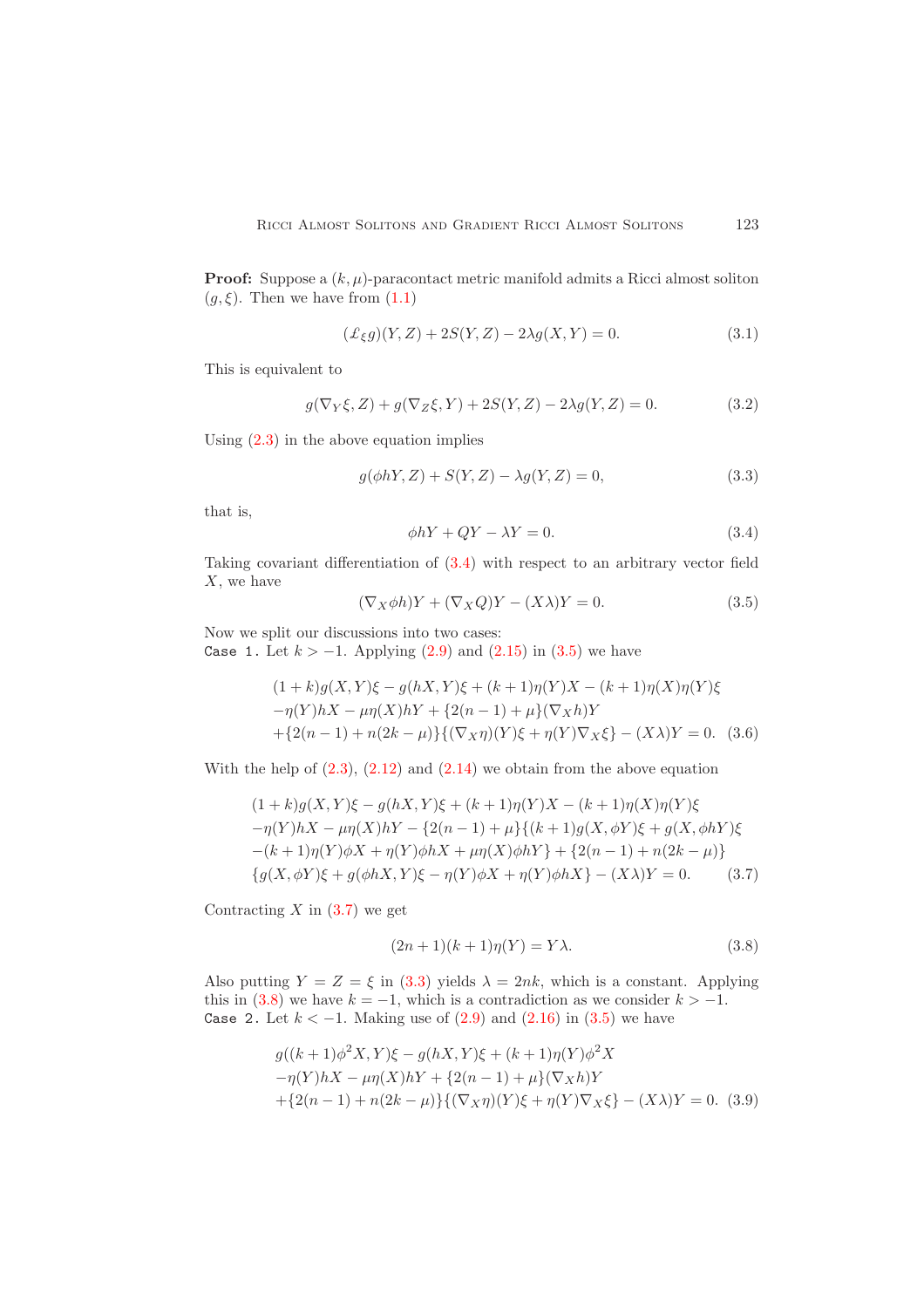Using  $(2.3)$ ,  $(2.12)$  and  $(2.14)$  in the above equation gives

<span id="page-5-1"></span>
$$
g((k+1)\phi^2 X, Y)\xi - g(hX, Y)\xi + (k+1)\eta(Y)\phi^2 X - \eta(Y)hX - \mu\eta(X)hY - \{2(n-1) + \mu\}\{(k+1)g(X, \phi Y)\xi + g(X, \phi hY)\xi -(k+1)\eta(Y)\phi X + \eta(Y)\phi hX + \mu\eta(X)\phi hY\} + \{2(n-1) + n(2k - \mu)\}\
$$

$$
\{g(X, \phi Y)\xi + g(\phi hX, Y)\xi - \eta(Y)\phi X + \eta(Y)\phi hX\} - (X\lambda)Y = 0.
$$
 (3.10)

Contracting  $X$  in  $(3.10)$  we have

<span id="page-5-2"></span>
$$
2n(k+1)\eta(Y) = Y\lambda.
$$
\n(3.11)

Again substituting  $Y = Z = \xi$  in [\(3.3\)](#page-4-3) gives  $\lambda = 2nk$ , which is a constant. Using this in  $(3.11)$  we obtain  $k = -1$ , which is a contradiction as we consider  $k < -1$ . Combining the two cases our theorem follows.  $\Box$ 

Next, we prove the following:

**Theorem 3.2.** If a  $(k, \mu)$ -paracontact metric manifold  $M^{2n+1}$   $(n > 1)$  admits a Ricci almost soliton for  $k = -1$  whose potential vector field is the Reeb vector field ξ, then the Ricci almost soliton is expanding with  $Q\xi = -2n\xi$ .

**Proof:** Replacing Y by  $\xi$  in [\(3.4\)](#page-4-0) we get  $Q\xi = \lambda \xi$ . On the other hand from [\(2.11\)](#page-3-6) and  $k = -1$  we have  $Q\xi = -2n\xi$ . Thus we obtain  $\lambda = -2n$ . This shows that the Ricci almost soliton is expanding.

<span id="page-5-0"></span>**Remark 3.3.** Since  $\lambda$ = constant, the Ricci almost soliton in a  $(k, \mu)$ -paracontact metric manifold reduces to a Ricci soliton.

## 4. Gradient Ricci Almost Solitons in  $(k, \mu)$ -paracontact Metric Manifolds

This section is devoted to study gradient Ricci almost soliton in  $(k, \mu)$ -paracontact manifolds. We prove the following:

**Theorem 4.1.** Let  $(M, g)$  be a  $(2n + 1)$ -dimensional  $(n > 1)$   $(k, \mu)$ -paracontact metric manifold with  $k \neq -1$ . If g is a gradient Ricci almost soliton, then either the manifold is locally isometric to a product of a flat  $(n+1)$ -dimensional manifold and an n-dimensional manifold of negative constant curvature equal to  $-4$ , or,  $M^{2n+1}$ is an Einstein manifold.

**Proof:** Let  $(M, g)$  be a  $(2n + 1)$ -dimensional  $(k, \mu)$ -paracontact metric manifold and  $g$  a gradient Ricci almost soliton. Then  $(1.2)$  reduces to

<span id="page-5-3"></span>
$$
\nabla_Y Df = -QY + \lambda Y,\tag{4.1}
$$

for any  $Y \in \chi(M)$ , where D denotes the gradient operator of q. From [\(4.1\)](#page-5-3) it follows that

<span id="page-5-4"></span>
$$
R(X,Y)Df = (\nabla_Y Q)X - (\nabla_X Q)Y - (Y\lambda)X + (X\lambda)Y.
$$
\n(4.2)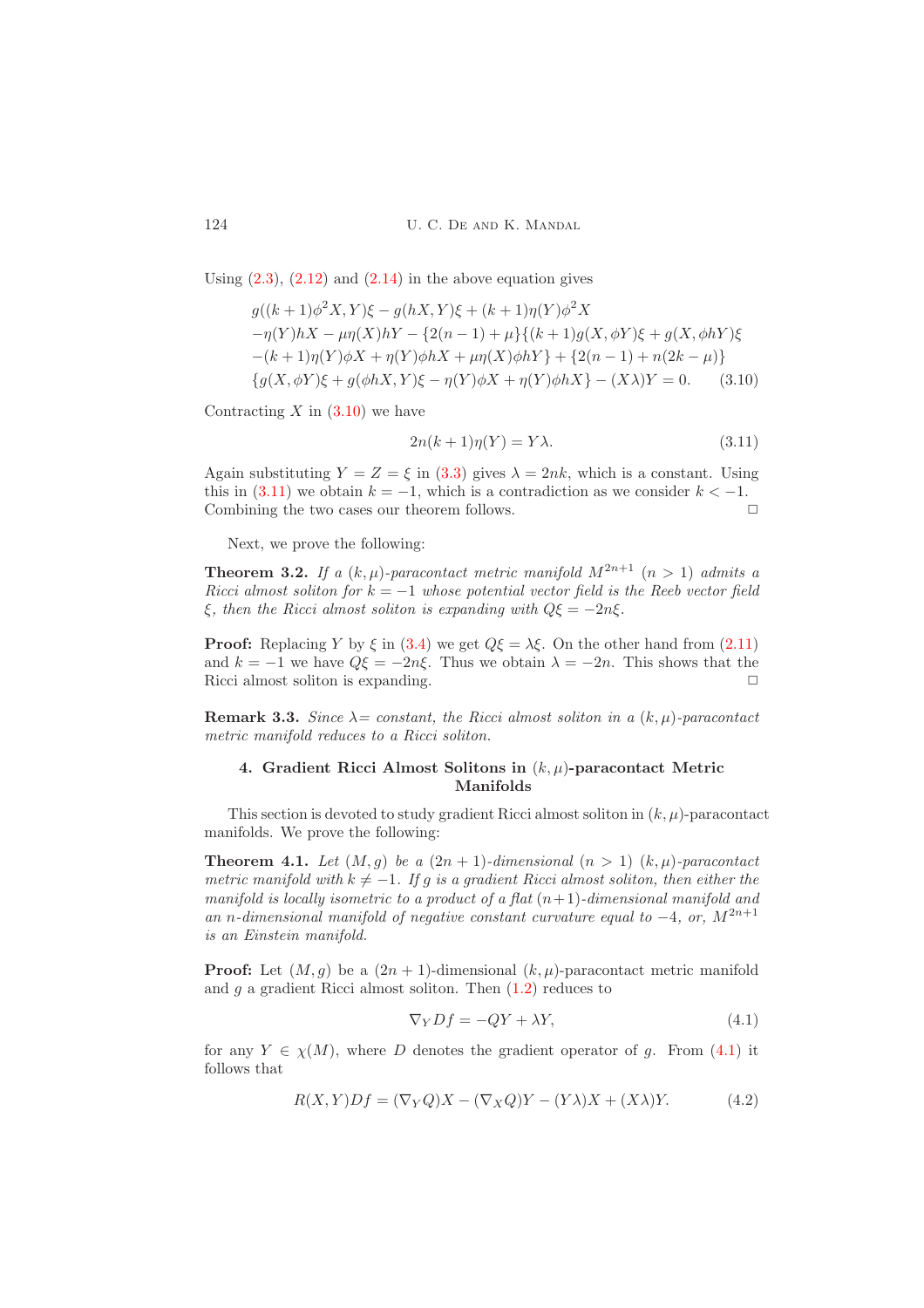Taking covariant differentiation of  $(2.9)$  along arbitrary vector field X and using  $(2.14)$  we have

<span id="page-6-0"></span>
$$
(\nabla_X Q)Y = \{2(n-1) + n(2k - \mu)\}[g(X, \phi Y)\xi + g(\phi hX, Y)\xi -\eta(Y)\phi X + \eta(Y)\phi hX] + \{2(n-1) + \mu\}(\nabla_X h)Y.
$$
 (4.3)

Applying  $(2.12)$  in  $(4.3)$  gives

<span id="page-6-1"></span>
$$
(\nabla_X Q)Y - (\nabla_Y Q)X = \{2(n-1) + \mu\}[-(k+1)\{2g(X, \phi Y)\xi + \eta(X)\phi Y - \eta(Y)\phi X\} + (1-\mu)\{\eta(X)\phi hY - \eta(Y)\phi hX\}] + \{2(n-1) + n(2k - \mu)\}[2g(X, \phi Y)\xi + \eta(X)\phi Y - \eta(Y)\phi X + \eta(Y)\phi hX - \eta(X)\phi hY].
$$
 (4.4)

Making use of  $(4.4)$  we have from  $(4.2)$ 

<span id="page-6-2"></span>
$$
R(X,Y)Df = \{2(n-1) + \mu\}[(k+1)\{2g(X,\phi Y)\xi + \eta(X)\phi Y
$$
  

$$
-\eta(Y)\phi X\} + (\mu - 1)\{\eta(X)\phi hY - \eta(Y)\phi hX\}]
$$
  

$$
-\{2(n-1) + n(2k-\mu)\}[2g(X,\phi Y)\xi + \eta(X)\phi Y
$$
  

$$
-\eta(Y)\phi X + \eta(Y)\phi hX - \eta(X)\phi hY] - (Y\lambda)X + (X\lambda)Y(4.5)
$$

Taking inner product of  $(4.5)$  with  $\xi$  we obtain

<span id="page-6-3"></span>
$$
g(R(X,Y)Df,\xi) = 2(\mu - 2k + \mu k + n\mu)g(X,\phi Y)
$$
  
-(Y\lambda)\eta(X) + (X\lambda)\eta(Y). (4.6)

Substituting  $X = \xi$  in [\(4.6\)](#page-6-3) yields

<span id="page-6-5"></span>
$$
g(R(\xi, Y)Df, \xi) = (\xi \lambda)\eta(Y) - (Y\lambda). \tag{4.7}
$$

Also from [\(2.6\)](#page-2-3) it follows that

<span id="page-6-4"></span>
$$
R(\xi, Y)X = k\{g(X, Y)\xi - \eta(X)Y\} + \mu\{g(hX, Y)\xi - \eta(X)hY\}.
$$
 (4.8)

Taking inner product of  $(4.8)$  with  $\xi$  gives

<span id="page-6-6"></span>
$$
g(R(\xi, Y)Df, \xi) = kg(Y, Df - (\xi f)\xi) + \mu g(hY, Df).
$$
 (4.9)

In view of  $(4.7)$  and  $(4.9)$  we have

$$
kg(Y, Df - (\xi f)\xi) + \mu g(hY, Df) - (\xi \lambda)\eta(Y) + (Y\lambda) = 0,
$$
\n(4.10)

from which we obtain

<span id="page-6-7"></span>
$$
kDf - k(\xi f)\xi + \mu hDf + D\lambda - (\xi \lambda)\xi = 0.
$$
\n(4.11)

Contracting  $X$  in  $(4.2)$  and noticing that the scalar curvature of the manifold is constant, we have  $QDf = -2nD\lambda$ . Applying this in [\(4.11\)](#page-6-7) gives

<span id="page-6-8"></span>
$$
2nkDf + 2n\mu hDf = QDf + 2n(k(\xi f) + (\xi \lambda))\xi.
$$
\n(4.12)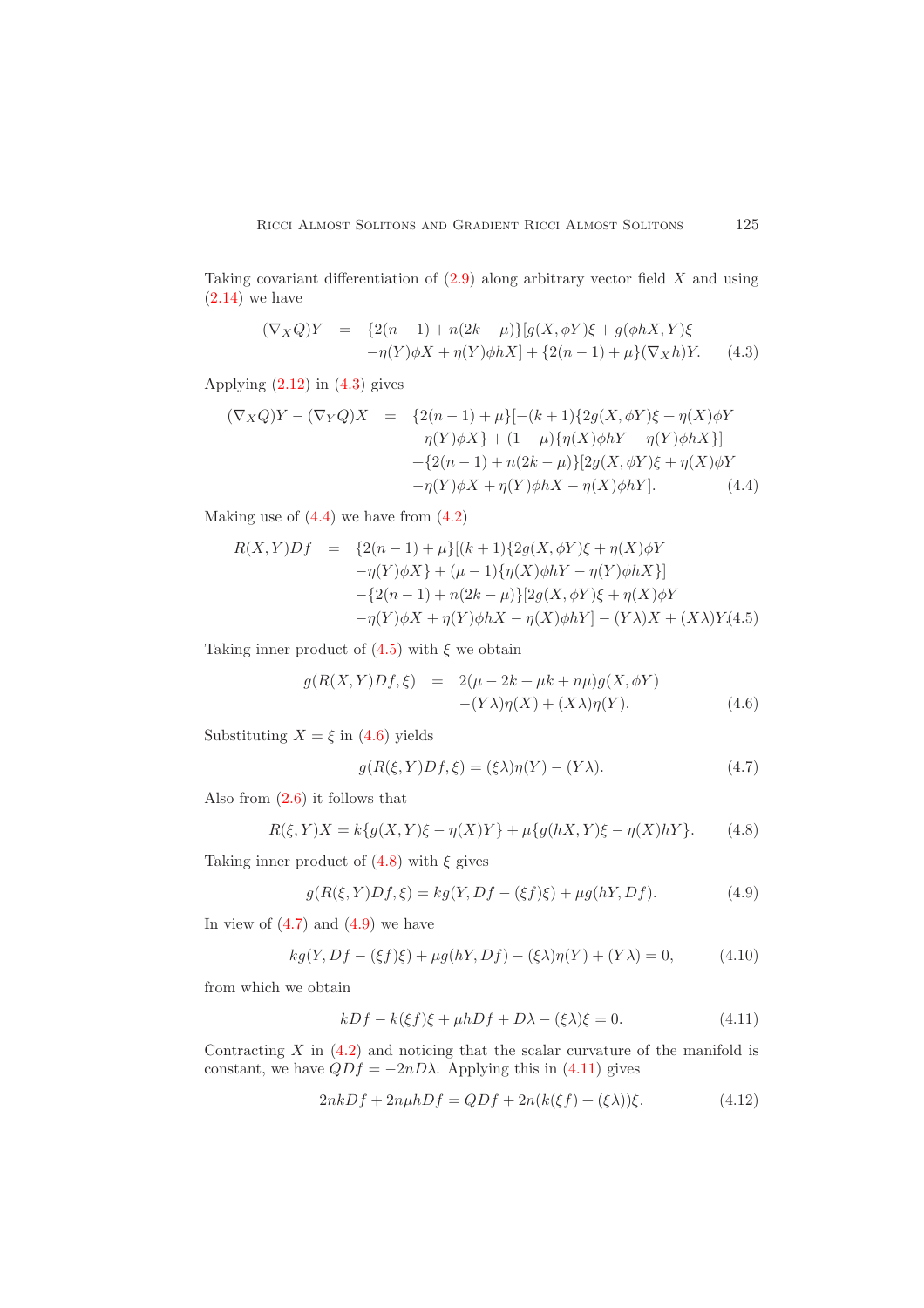Taking inner product of [\(4.12\)](#page-6-8) with  $\xi$  and since  $Q\xi = 2nk\xi$  it follows that  $k(\xi f)$  +  $(\xi \lambda) = 0$ . Using this in the above equation one gets

<span id="page-7-0"></span>
$$
2nkDf + 2n\mu hDf = QDf.
$$
\n(4.13)

Putting  $X = \xi$  in [\(4.1\)](#page-5-3) we obtain

<span id="page-7-1"></span>
$$
\nabla_{\xi}Df = (\lambda - 2nk)\xi. \tag{4.14}
$$

Replacing X by  $\phi X$  and Y by  $\phi Y$  in [\(4.6\)](#page-6-3) and [\(2.6\)](#page-2-3), respectively, then comparing the right hand sides we have

$$
(\mu - 2k + \mu k + n\mu)g(\phi X, Y) = 0.
$$
\n(4.15)

Since  $d\eta \neq 0$ , it follows from the above equation

<span id="page-7-4"></span>
$$
k = \frac{\mu(n+1)}{2 - \mu}.
$$
\n(4.16)

Differentiating  $(4.13)$  along  $\xi$  implies

<span id="page-7-2"></span>
$$
2nk\nabla_{\xi}Df + 2n\mu(\nabla_{\xi}h)Df + 2n\mu h(\nabla_{\xi}Df) = (\nabla_{\xi}Q)Df + Q(\nabla_{\xi}Df). \tag{4.17}
$$

Making use of  $(2.12)$ ,  $(4.3)$  and  $(4.14)$  in  $(4.17)$  we obtain

<span id="page-7-3"></span>
$$
\mu\{\mu(2n-1) - 2(n-1)\}h\phi Df = 0.
$$
\n(4.18)

Operating h on [\(4.18\)](#page-7-3) and since  $k \neq -1$  one obtains

$$
\mu\{\mu(2n-1) - 2(n-1)\}\phi Df = 0.
$$
\n(4.19)

Thus we consider the following cases:

Case1. If  $\mu = 0$ , then from [\(4.16\)](#page-7-4) it follows that  $k = 0$ . Consequently [\(2.6\)](#page-2-3) gives  $R(X, Y)\xi = 0$ . Therefore, using Lemma [2.2](#page-3-7) we can state  $M^{2n+1}$  is locally isometric to a product of a flat  $(n + 1)$ -dimensional manifold and an *n*-dimensional manifold of negative constant curvature equal to −4.

Case2. If  $\phi Df = 0$ . Applying  $\phi$  on both sides we obtain

<span id="page-7-5"></span>
$$
Df = (\xi f)\xi. \tag{4.20}
$$

Taking differentiation of [\(4.20\)](#page-7-5) along any arbitrary vector field X, we have  $\nabla_X Df =$  $X(\xi f)\xi + (\xi f)(-\phi X + \phi hX)$ . Replacing X by  $\phi X$  and taking inner product with  $\phi Y$  we have

<span id="page-7-6"></span>
$$
g(\nabla_{\phi X} Df, \phi Y) = -(\xi f)\{g(X, \phi Y) + g(hX, \phi Y)\}.
$$
\n(4.21)

Interchanging  $X$  and  $Y$  in the above equation yields

<span id="page-7-7"></span>
$$
g(\nabla_{\phi Y} Df, \phi X) = -(\xi f) \{ g(Y, \phi X) + g(hY, \phi X) \}.
$$
 (4.22)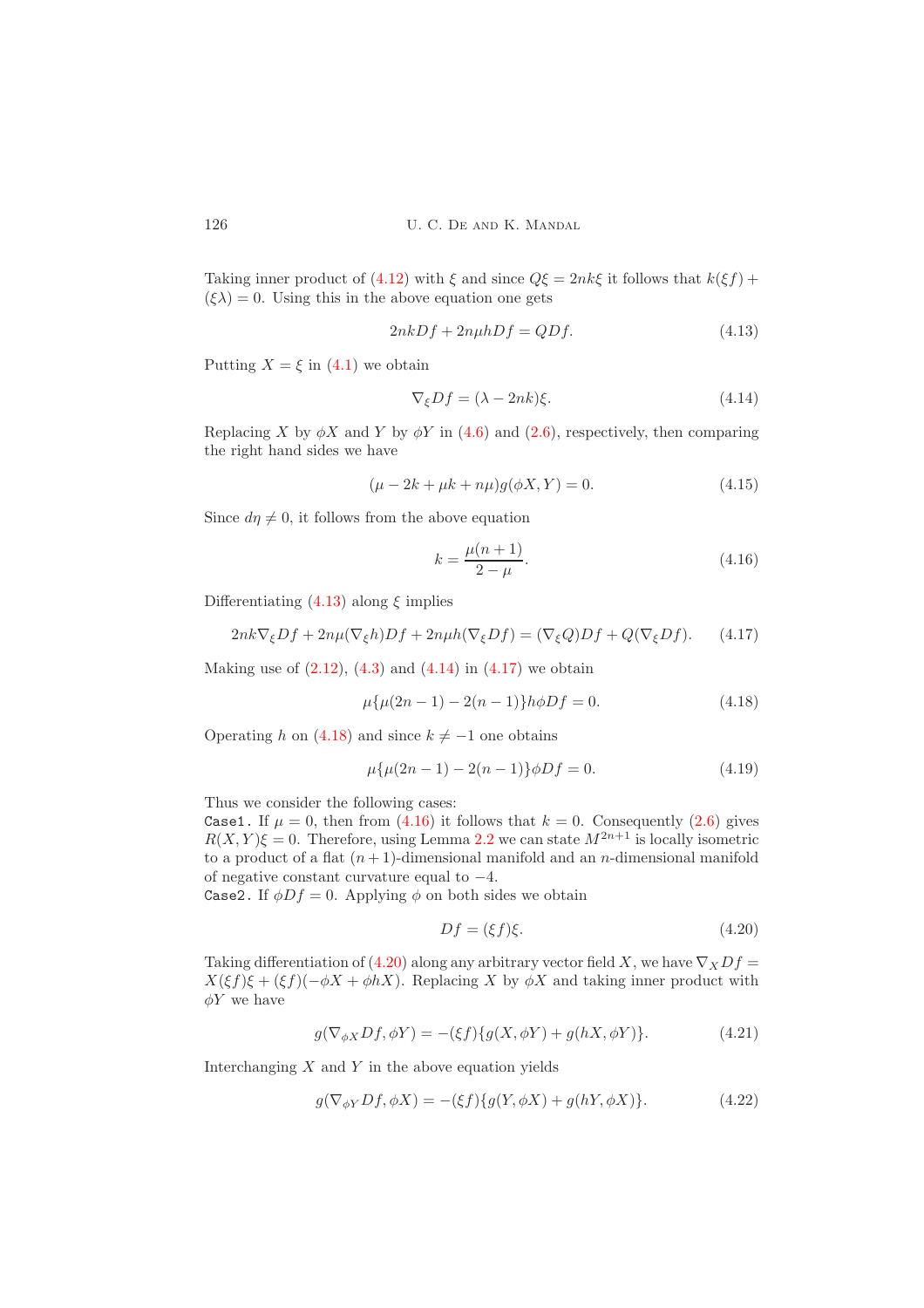Applying Poincaré's lemma: On a contractible manifold, all closed forms are exact. Therefore  $d^2 f(X, Y) = 0$ , for all  $X, Y \in \chi(M)$ . From which we have

$$
XY(f) - YX(f) - [X, Y]f = 0,
$$

that is,

$$
Xg(\text{grad}f, Y) - Yg(\text{grad}f, X) - g(\text{grad}f, [X, Y]) = 0.
$$

This is equivalent to

$$
\nabla_X g(\text{grad} f, Y) - g(\text{grad} f, \nabla_X Y) - \nabla_Y g(\text{grad} f, X) + g(\text{grad} f, \nabla_Y X) = 0.
$$

Since  $\nabla g = 0$ , the above equation yields

$$
g(\nabla_X \text{grad} f, Y) - g(\nabla_Y \text{grad} f, X) = 0,
$$

that is,  $g(\nabla_X Df, Y) = g(\nabla_Y Df, X)$ . Replacing X by  $\phi X$  and Y by  $\phi Y$  in the foregoing equation we obtain  $g(\nabla_{\phi X}Df, \phi Y) = g(\nabla_{\phi Y}Df, \phi X)$ . Applying this in [\(4.21\)](#page-7-6) and [\(4.22\)](#page-7-7) we have  $(\xi f)g(X, \phi Y) = 0$ , that is,  $(\xi f)d\eta(X, Y) = 0$ . Since  $d\eta \neq 0$ , it follows that  $\xi f = 0$ . Consequently from [\(4.20\)](#page-7-5) we obtain  $Df = 0$ , this implies  $f$  is constant. Therefore from  $(4.1)$  we have

$$
S(X, Y) = \lambda g(X, Y).
$$

This shows the manifold is an Einstein manifold. Case3. If  $\mu(2n-1) - 2(n-1) = 0$ , that is,  $\mu = \frac{2(n-1)}{2n-1}$  $\frac{2n-1}{2n-1}$ . Using [\(4.16\)](#page-7-4) we get  $k = n - \frac{1}{n}$ . From [\(2.9\)](#page-3-1) and [\(4.13\)](#page-7-0) we obtain

$$
(2(1 - n) + n\mu - 2nk)(Df - (\xi f)\xi) + (2(n - 1) + \mu - 2n\mu)hDf = 0.
$$
 (4.23)

Making use of  $\mu = \frac{2(n-1)}{2n-1}$  $\frac{2(n-1)}{2n-1}$  and  $k = n - \frac{1}{n}$  in the above equation and noticing  $n > 1$ we have  $Df = (\xi f)\xi$ . Proceeding in the same way as in Case 2 we obtain the manifold is an Einstein manifold. This completes the proof of our theorem.  $\Box$ 

## <span id="page-8-0"></span>5. Example of a 5-dimensional  $(k, \mu)$ -paracontact Metric Manifold

In this section we give an example of a 5-dimensional  $(k, \mu)$ -paracontact metric manifold such that  $k = -2$  and  $\mu = 2$ . In [\[6\]](#page-10-18), the authors construct an example of a 5-dimensional  $(k, \mu)$ -paracontact metric manifold. With the help of that example we construct a new example as follows:

Let g be the Lie algebra of a Lie group G admits a basis  $\{e_1, e_2, e_3, e_4, e_5\}$  such that [\[6\]](#page-10-18)

$$
[e_1, e_5] = e_1 + e_2, [e_2, e_5] = e_1 + e_2, [e_3, e_5] = -e_3 + e_4,
$$
  
\n
$$
[e_4, e_5] = e_3 - e_4, [e_1, e_2] = e_1 + e_2, [e_1, e_3] = e_2 + e_4 - 2e_5,
$$
  
\n
$$
[e_1, e_4] = e_2 + e_3, [e_2, e_3] = e_1 - e_4, [e_2, e_4] = e_1 - e_3 + 2e_5,
$$
  
\n
$$
[e_3, e_4] = -e_3 + e_4.
$$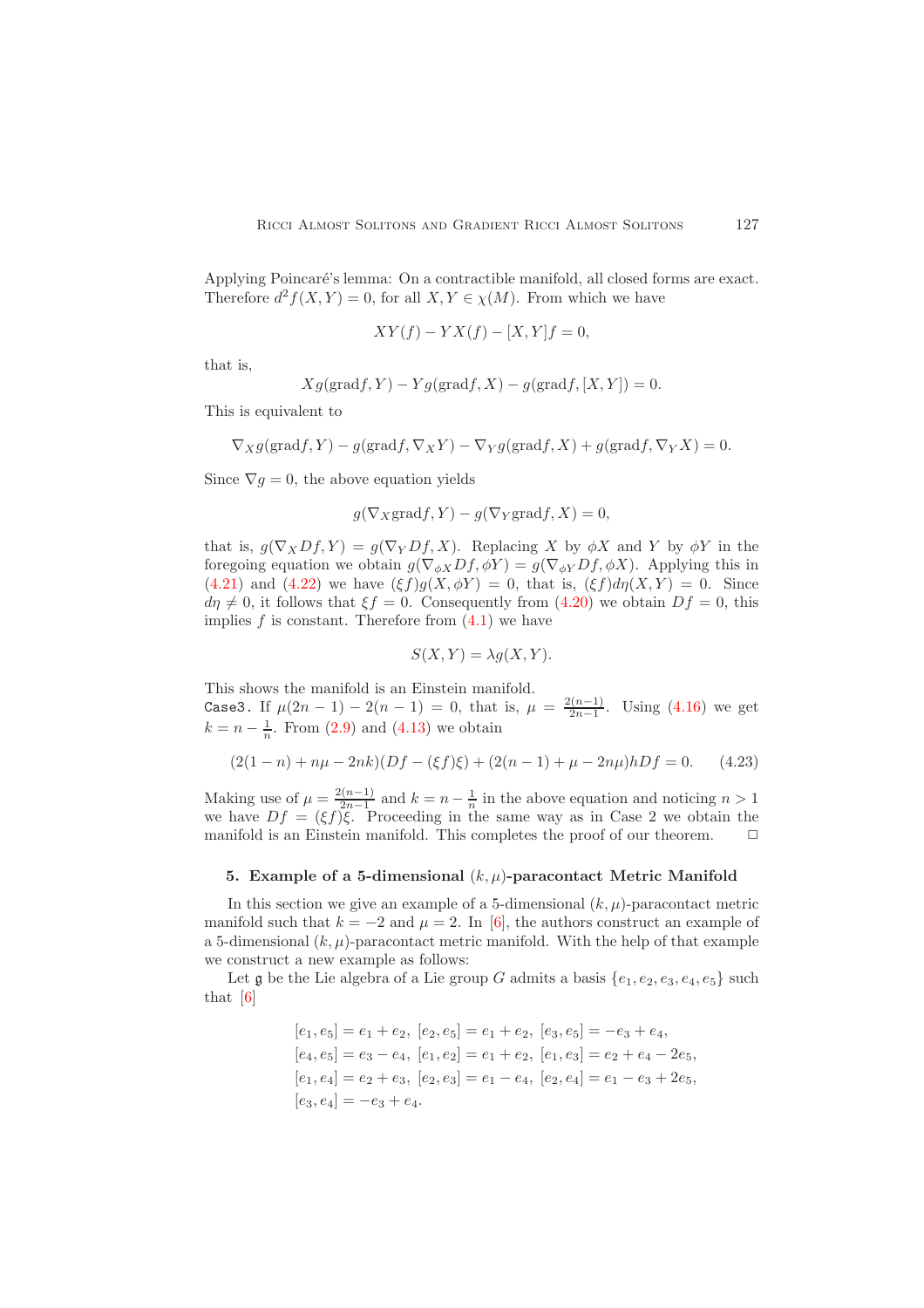We consider the metric such that

$$
g(e_1, e_1) = g(e_4, e_4) = g(e_5, e_5) = 1,
$$
  
\n
$$
g(e_2, e_2) = g(e_3, e_3) = -1
$$
 and 
$$
g(e_i, e_j) = 0
$$
, for  $i \neq j$ .

Setting  $\xi = e_5$  and denote by  $\eta$  its dual 1-form. We define a tensor  $\phi$  by  $\phi e_1 =$  $e_3, \ \phi e_2 = e_4, \ \phi e_3 = e_1, \ \phi e_4 = e_2, \ \phi e_5 = 0.$  Therefore we have  $\phi^2 X = X - \eta(X)\xi$ and  $g(\phi X, \phi Y) = -g(X, Y) + \eta(X)\eta(Y)$ . Thus  $(\phi, \xi, \eta, g)$  makes G a paracontact metric manifold.

Using the well known Koszul's folmula we have the following:

$$
\nabla_{e_1} e_5 = e_1 - e_3, \nabla_{e_2} e_5 = e_2 - e_4, \nabla_{e_3} e_5 = -e_1 - e_3, \nabla_{e_4} e_5 = -e_2 - e_4,
$$
\n
$$
\nabla_{e_5} e_1 = -e_2 - e_3, \nabla_{e_5} e_2 = -e_1 - e_4, \nabla_{e_5} e_3 = -e_1 - e_4, \nabla_{e_5} e_4 = -e_2 - e_3,
$$
\n
$$
\nabla_{e_1} e_1 = e_2 - e_5, \nabla_{e_1} e_2 = e_1, \nabla_{e_1} e_3 = e_4 - e_5, \nabla_{e_1} e_4 = e_3,
$$
\n
$$
\nabla_{e_2} e_1 = -e_2, \nabla_{e_2} e_2 = -e_1 + e_5, \nabla_{e_2} e_3 = -e_4, \nabla_{e_2} e_4 = -e_3 + e_5,
$$
\n
$$
\nabla_{e_3} e_1 = -e_2 + e_5, \nabla_{e_3} e_2 = -e_1, \nabla_{e_3} e_3 = -e_4 - e_5, \nabla_{e_3} e_4 = -e_3,
$$
\n
$$
\nabla_{e_4} e_1 = -e_2, \nabla_{e_4} e_2 = -e_1 - e_5, \nabla_{e_4} e_3 = -e_4, \nabla_{e_4} e_4 = -e_3 + e_5, \nabla_{e_5} e_5 = 0.
$$

Comparing the above relations with [\(2.3\)](#page-2-2) we get

 $he_1 = e_3$ ,  $he_2 = e_4$ ,  $he_3 = -e_1$ ,  $he_4 = -e_2$ ,  $he_5 = 0$ .

Using the formula  $R(X, Y)Z = \nabla_X \nabla_Y Z - \nabla_Y \nabla_X Z - \nabla_{[X, Y]} Z$ , we may calculate the following:

$$
R(e_1, e_2)e_1 = e_2 - e_4, R(e_1, e_2)e_2 = e_1 - e_3, R(e_1, e_2)e_3 = e_2 - e_4,
$$
  
\n
$$
R(e_1, e_2)e_4 = e_1 - e_3, R(e_1, e_3)e_1 = -4e_3, R(e_1, e_3)e_2 = -2e_4,
$$
  
\n
$$
R(e_1, e_3)e_3 = -4e_1, R(e_1, e_3)e_4 = -2e_2, R(e_1, e_4)e_1 = e_2 - e_4,
$$
  
\n
$$
R(e_1, e_4)e_2 = e_1 + e_3, R(e_1, e_4)e_3 = e_4 - e_2, R(e_1, e_4)e_4 = e_1 + e_3,
$$

$$
R(e_1, e_5)e_1 = 2e_5, R(e_1, e_5)e_3 = 2e_5, R(e_1, e_5)e_5 = 2e_3 - 2e_1,
$$
  
\n
$$
R(e_2, e_3)e_1 = -e_2 - e_4, R(e_2, e_3)e_2 = e_3 - e_1, R(e_2, e_3)e_3 = -e_2 - e_4,
$$
  
\n
$$
R(e_2, e_3)e_4 = e_1 - e_3, R(e_2, e_4)e_1 = 2e_3, R(e_2, e_4)e_2 = 4e_4,
$$
  
\n
$$
R(e_2, e_4)e_3 = 2e_1, R(e_2, e_4)e_4 = 4e_2, R(e_2, e_5)e_2 = -2e_5,
$$
  
\n
$$
R(e_2, e_5)e_4 = -2e_5, R(e_2, e_5)e_5 = 2e_4 - 2e_2, R(e_3, e_4)e_1 = e_2 + e_4,
$$
  
\n
$$
R(e_3, e_4)e_2 = e_1 + e_3, R(e_3, e_4)e_3 = -e_2 - e_4, R(e_3, e_4)e_4 = -e_1 - e_3,
$$
  
\n
$$
R(e_3, e_5)e_1 = 2e_5, R(e_3, e_5)e_3 = -2e_5, R(e_3, e_5)e_5 = -2e_1 - 2e_3,
$$
  
\n
$$
R(e_4, e_5)e_2 = -2e_5, R(e_4, e_5)e_4 = 2e_5, R(e_4, e_5)e_5 = -2e_2 - 2e_4.
$$

With the help of the expressions of the curvature tensor we conclude that the manifold is a  $(k, \mu)$ -paracontact metric manifold with  $k = -2$  and  $\mu = 2$ . Also from the above expressions we obtain the following:

$$
S(e_1, e_1) = S(e_4, e_4) = -4, \ S(e_2, e_2) = S(e_3, e_3) = S(e_5, e_5) = 0.
$$

Using the above results it can be easily verified that such a manifold does not satisfy the Equation  $(3.1)$  $(3.1)$  $(3.1)$ . Thus Theorem 3.1 is verified.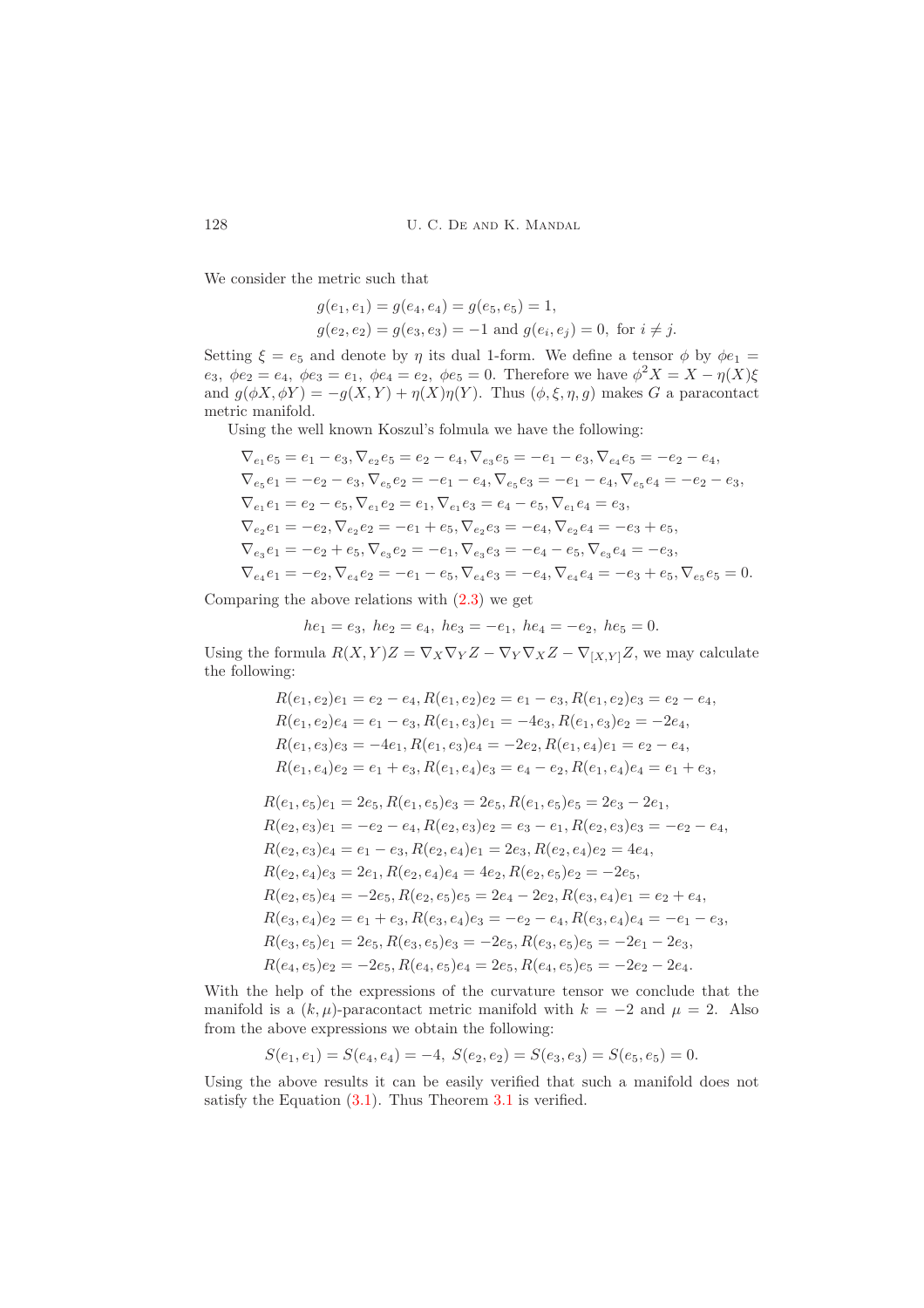## Acknowledgments

The authors are thankful to the referees for their valuable suggestions towards the improvement of the paper.

#### <span id="page-10-0"></span>References

- <span id="page-10-4"></span>1. C. L. Bejan and M. Crasmareanu, *Second order parallel tensors and Ricci solitons in* 3 *dimensional normal paracontact geometry,* Ann. Global Anal. Geom., 46, 117-127, (2014).
- <span id="page-10-1"></span>2. C. Calin and M. Crasmareanu, *From the Eisenhart problem to Ricci solitons in* f*-Kenmotsu manifolds,* Bull. Malays. Math. Sci. Soc. 33, 361-368, (2010).
- <span id="page-10-17"></span>3. G. Calvaruso, *Homogeneous paracontact metric three-manifolds,* Illinois J. Math., 55, 697- 718, (2011).
- <span id="page-10-11"></span>4. G. Calvaruso and A. Perrone, *Ricci solitons in three-dimensional paracontact geometry,* J. Geom. Phys. 98, 1-12, (2015).
- <span id="page-10-12"></span>5. G. Calvaruso and D. Perrone, *Geometry of* H*-paracontact metric manifolds,* Publ. Math. Debrecen 86, 325-346, (2015).
- <span id="page-10-18"></span>6. B. Cappelletti-Montano, I. K¨upeli Erken and C. Murathan, *Nullity conditions in paracontact geometry,* Diff. Geom. Appl. 30, 665-693, (2012).
- <span id="page-10-19"></span>7. B. Cappelletti-Montano and L. Di Terlizzi, *Geometric structures associated to a contact metric* (k, µ)*-space,* Pacific J. Math. 246, 257-292, (2010).
- <span id="page-10-6"></span><span id="page-10-5"></span>8. J. T. Cho, *Notes on contact Ricci solitons,* Proc. Edinb. Math. Soc. 54, 47-53, (2011).
- 9. J. T. Cho, *Ricci solitons in almost contact geometry,* Proc. Seventeenth Int. Workshop on Diff. Geom. 17, 85-95, (2013).
- <span id="page-10-3"></span>10. B. Chow and D. Knopf, *The Ricci flow: An introduction, Mathematical surveys and Monographs,* Amer. Math. Soc. 110(2004).
- <span id="page-10-7"></span>11. U. C. De and Y. Matsuyama, *Ricci solitons and gradient Ricci solitons in a Kenmotsu manifold,* Southeast Asian Bull. Math. 37, 691-697, (2013).
- <span id="page-10-8"></span>12. S. Deshmukh, *Jacobi-type vector fields on Ricci solitons,* Bull. Math. Soc. Math. Roumanie Tome  $55(103)$ ,  $41-50$ ,  $(2012)$ .
- <span id="page-10-15"></span><span id="page-10-9"></span>13. A. Ghosh, *Certain contact metrics as Ricci almost solitons,* Results Math. 65, 81-94, (2014).
- 14. R. S. Hamilton, *The Ricci flow on surfaces, Mathematics and general relativity (Santa Cruz, CA, 1986),* Contemp. Math. 71, Amer. Math. Soc., 237-262, (1988).
- <span id="page-10-16"></span>15. S. Kaneyuki and F. L. Williams, *Almost paracontact and parahodge structures on manifolds,* Nagoya Math. J. 99, 173-187, (1985).
- <span id="page-10-20"></span>16. V. Martin-Molina, *Paracontact metric manifolds without a contact metric counterpart,* Taiwanese J. Math. 19, 175-191, (2015).
- <span id="page-10-21"></span>17. V. Martin-Molina, *Local classification and examples of an important class of paracontact metric manifolds,* Filomat 29, 507-515, (2015).
- <span id="page-10-2"></span>18. G. Perelman, *The entropy formula for the Ricci flow and its geometric applications,* Preprint, http://arxiv.org/abs/math.DG/02111159.
- <span id="page-10-13"></span>19. S. Pigola, M. Rigoli, M. Rimoldi and A. Setti, *Ricci almost solitons,* Ann. Scuola Norm. Sup. Pisa Cl. Sci. X, 757-799, (2011).
- <span id="page-10-14"></span>20. R. Sharma, *Almost Ricci solitons and* K*-contact geometry,* Monatsh Math. 175, 621-628, (2014).
- <span id="page-10-10"></span>21. M. Turan, U. C. De and A. Yildiz, *Ricci solitons and gradient Ricci solitons in threedimensional trans-Sasakian manifolds,* Filomat 26, 363-370, (2012).